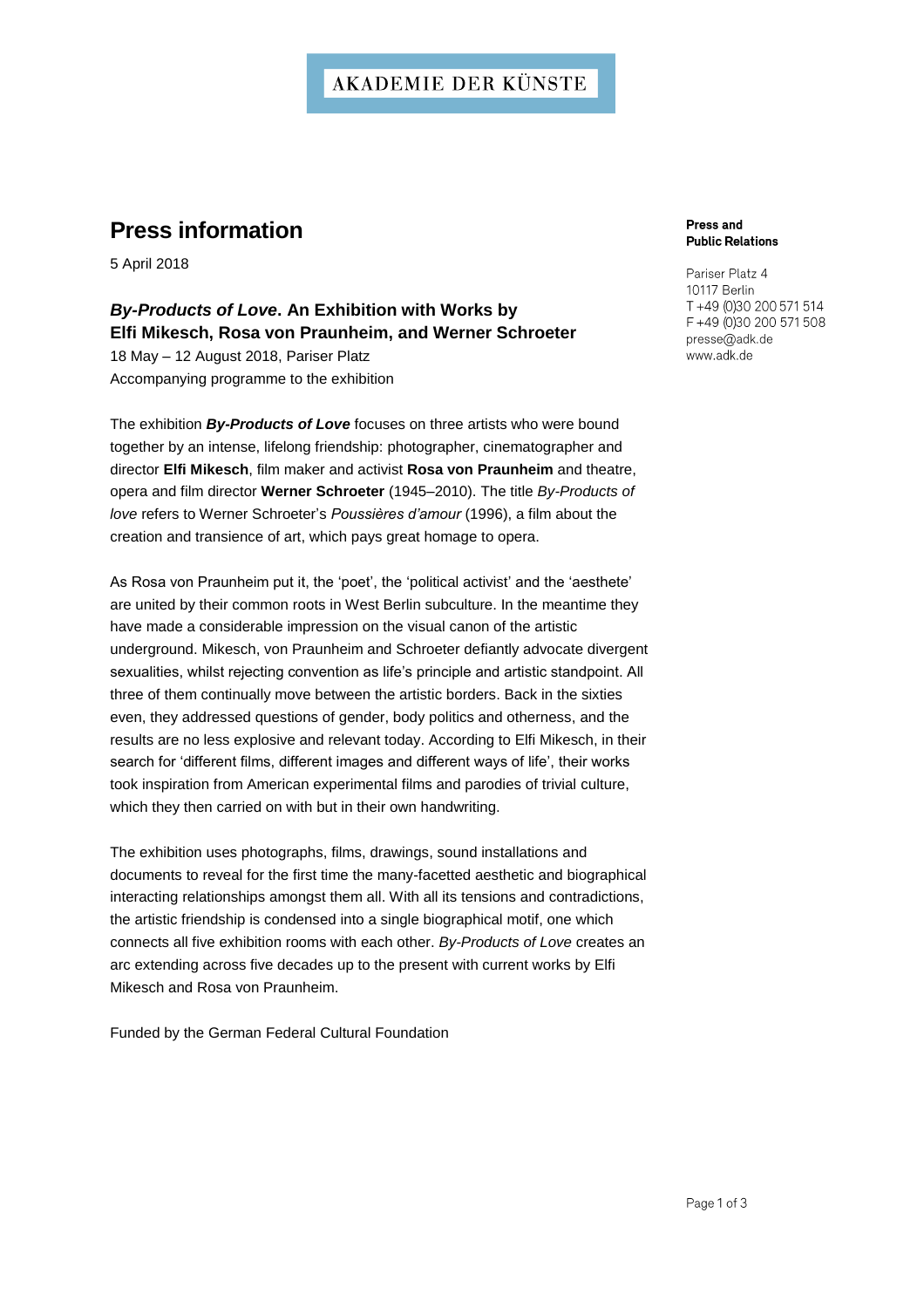# AKADEMIE DER KÜNSTE

## **Events:**

| Thur 17 May 18, 6 pm | Pariser Platz: Performance in memory of the<br>"Schandparagraph" (shame paragraphe) § 175 |
|----------------------|-------------------------------------------------------------------------------------------|
| Thur 17 May 18, 7 pm | Exhibition opening                                                                        |
|                      | Elfi Mikesch, Rosa von Praunheim, Jeanine Meerapfel                                       |
|                      | Music: MONA MUR & EN ESCH,                                                                |
|                      | feat. Gerhard A. Schiewe (Akkordeon)                                                      |
| Sat 19 May 18, 6 pm  | <i>Die Bettwurst</i>                                                                      |
|                      | Rosa von Praunheim, Germany 1971, 81 min.                                                 |
|                      | Introduction: Rosa von Praunheim                                                          |
| Sat 19 May 18, 8 pm  | Männerfreundschaften – Homoerotik in der Goethezeit                                       |
|                      | (Male friendships - homoeroticism in the Goethe period)                                   |
|                      | Rosa von Praunheim, Germany 2018, 85 min.                                                 |
|                      | Berlin-Premiere and discussion                                                            |
|                      | Guests: Wolfgang Bunzel, Matthias Luckey,                                                 |
|                      |                                                                                           |
|                      | Florian Mildenberger<br>Rosa von Praunheim in conversation with Božidar                   |
| Sat 2 Jun 18, 4 pm   |                                                                                           |
|                      | Kocevski and Heiner Bomhard on the stage play Jeder                                       |
|                      | Idiot hat eine Oma, nur ich nicht (performance currently                                  |
|                      | at the Deutsches Theater in Berlin)                                                       |
| Sun 3 Jun 18, 4 pm   | Rosakinder                                                                                |
|                      | Guests: Tom Tykwer, Julia von Heinz, Axel Ranisch,                                        |
|                      | <b>Robert Thalheim</b>                                                                    |
| Sat 9 Jun 18, 4 pm   | Grimmige Märchen - Werner Schroeter on set                                                |
|                      | Claudia Lenssen in conversation with Wieland Speck and                                    |
|                      | Zazie de Paris                                                                            |
| Sun 10 Jun 18, 4 pm  | 'Wie mich das Theater entdeckte' - on stage with Werner                                   |
|                      | Schroeter: Claudia Lenssen in conversation with Traute                                    |
|                      | Hoess, Eberhard Kloke and Rainer Will                                                     |
| Sat 16 Jun 18, 4 pm  | Bilder aus den Zwischenreichen                                                            |
|                      | Claudia Lenssen in conversation with Elfi Mikesch and                                     |
|                      | Karola Gramann                                                                            |
| Sun 17 Jun 18, 4 pm  | Concert                                                                                   |
|                      | Berlin Improvisers Orchestra                                                              |
|                      | Conducted by Wolfgang Georgsdorf                                                          |
|                      | Welcome: Elfi Mikesch                                                                     |
| Tue 19 Jun 18, 7 pm  | Palermo oder Wolfsburg                                                                    |
|                      | Werner Schroeter, Germany 1980, 170 min.                                                  |
|                      | Conversation with Thomas Mauch, Harry Baer,                                               |
|                      | Dietrich Kuhlbrodt, Moderation: Claudia Lenssen                                           |
| Sun 24 Jun 18, 6 pm  | Blackbox: Werner Schroeters Anfänge: lecture by Stefan                                    |
|                      | Drössler (Director Munich film museum)                                                    |

### **Press and Public Relations**

Pariser Platz 4 10117 Berlin 10117 Bertin<br>T +49 (0)30 200 571 514<br>F +49 (0)30 200 571 508<br>presse@adk.de<br>www.adk.de